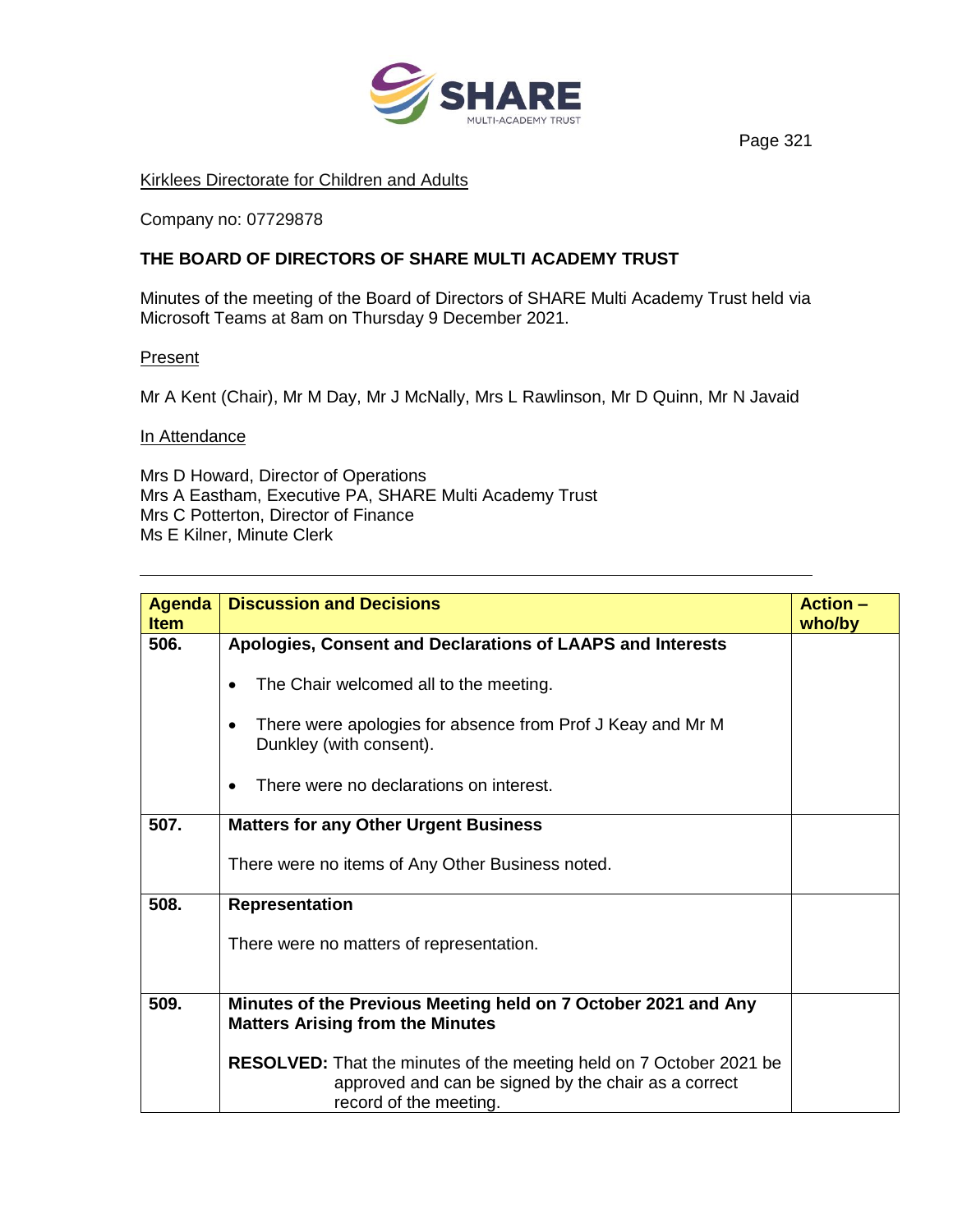

| <b>Agenda</b><br><b>Item</b> | <b>Discussion and Decisions</b>                                                                                                                                                                                                                                                                                                                | <b>Action -</b><br>who/by      |
|------------------------------|------------------------------------------------------------------------------------------------------------------------------------------------------------------------------------------------------------------------------------------------------------------------------------------------------------------------------------------------|--------------------------------|
|                              |                                                                                                                                                                                                                                                                                                                                                |                                |
|                              | Matters arising are noted below.                                                                                                                                                                                                                                                                                                               |                                |
|                              | (a) To Confirm the appointment of Directors with Specific<br>Responsibilities (minute 494 refers)                                                                                                                                                                                                                                              |                                |
|                              | The Chair noted that the website needed to be updated for Directors<br>Specific Responsibilities.                                                                                                                                                                                                                                              |                                |
|                              | <b>ACTION:</b> Mrs A Eastham to update the website for agreed Directors<br>Specific Responsibilities.                                                                                                                                                                                                                                          | <b>Mrs A</b><br><b>Eastham</b> |
|                              | (b) Safeguarding - Keeping Children Safe in Education 2021                                                                                                                                                                                                                                                                                     |                                |
|                              | <b>ACTION:</b> Mr J Glazzard to sign and return the safeguarding<br>declaration from to confirm that he has read and<br>understood the SHARE MAT Child Protection and<br>Safeguarding Policy 2021/22 and Keeping Children Safe in<br><b>Education September 2021</b>                                                                           | Mr J<br>Glazzard               |
|                              | Q. Can draft minutes be circulated earlier to allow Directors to see<br>actions?                                                                                                                                                                                                                                                               |                                |
|                              | A. Yes, it should be possible for draft minutes to be circulated 4 weeks<br>after the meeting.                                                                                                                                                                                                                                                 |                                |
|                              | <b>ACTION:</b> Mrs A Eastham to circulate draft minutes to Directors 4 weeks<br>after the meeting.                                                                                                                                                                                                                                             | <b>Mrs A</b><br><b>Eastham</b> |
| 510.                         | <b>CEO Report for Directors</b>                                                                                                                                                                                                                                                                                                                |                                |
|                              | The Chief Executive's Report October 2021 had been circulated before<br>the meeting.                                                                                                                                                                                                                                                           |                                |
|                              | The CEO updated the meeting on key areas in the report.                                                                                                                                                                                                                                                                                        |                                |
|                              | (a) School on a page (SOAP) reports                                                                                                                                                                                                                                                                                                            |                                |
|                              | Key issues were noted.<br>Patterns of attendance have changed since 2019. The evidence<br>is circumstantial but attendance seems to be down in schools<br>where levels of deprivation are lower.<br>Predictions for GCSEs and other qualifications suggest pupils will<br>perform well in the summer. However, caution is needed this<br>year. |                                |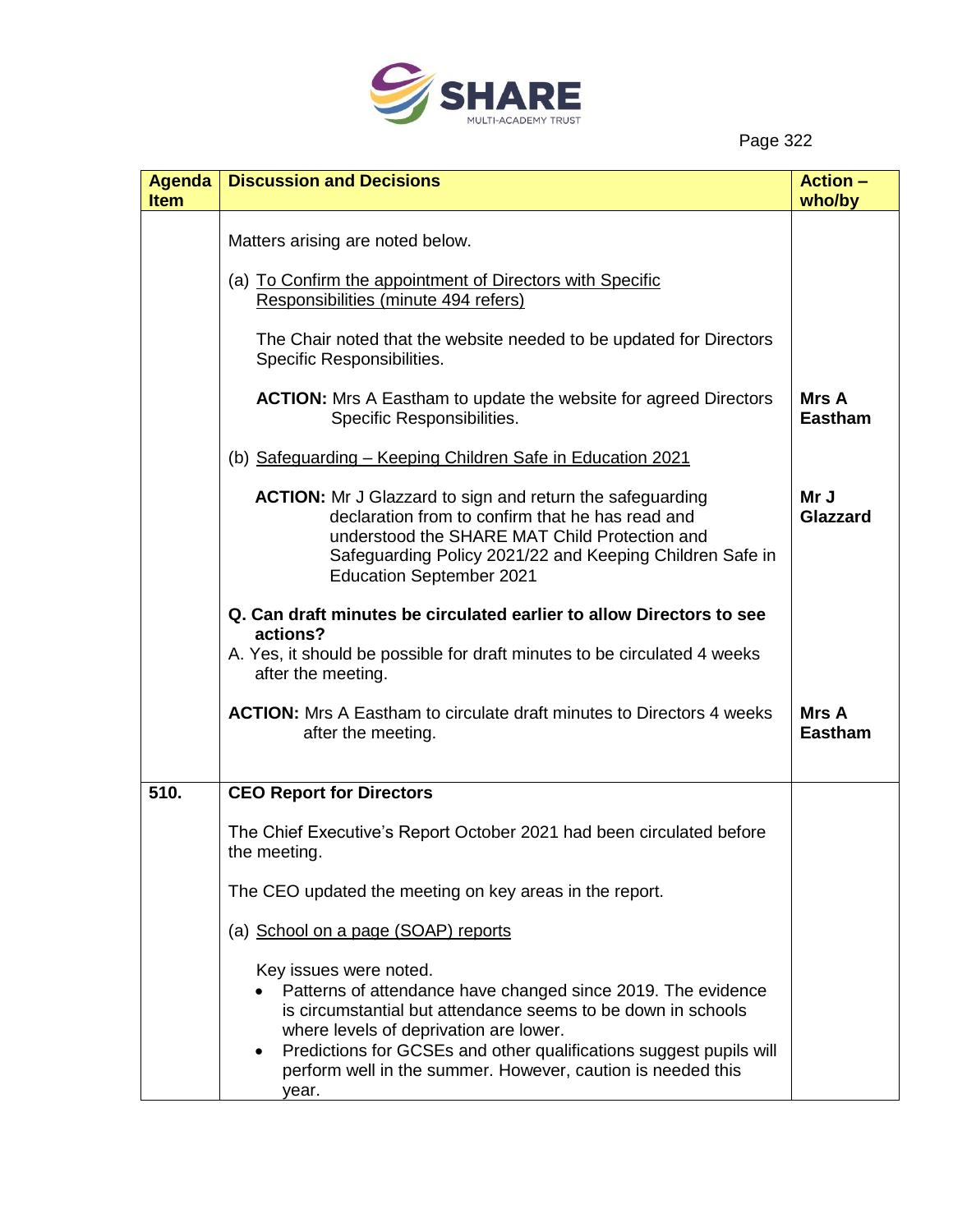

| <b>Agenda</b> | <b>Discussion and Decisions</b>                                                                                                                                                                                                                                                                                                                                                                                                                                                               | <b>Action -</b> |
|---------------|-----------------------------------------------------------------------------------------------------------------------------------------------------------------------------------------------------------------------------------------------------------------------------------------------------------------------------------------------------------------------------------------------------------------------------------------------------------------------------------------------|-----------------|
| <b>Item</b>   |                                                                                                                                                                                                                                                                                                                                                                                                                                                                                               | who/by          |
|               | There is concern for academic performance at primary schools,<br>especially KS1. This is due to the pandemic and disruption to<br>education. We do have catch up plans in place and we are<br>looking for measures to indicate that gaps are being closed.<br>Teacher Assessments are taking place and Teacher Assessed<br>$\bullet$<br>Grades may be used for GCSEs and other qualifications if exams<br>do not take place.<br>We do expect more permanent exclusions due to there appear to |                 |
|               | be more dysregulated pupils. The LA seem to be struggling with<br>capacity. Alternative Provision is stretched. This is a risk but we<br>never permanently exclude lightly.                                                                                                                                                                                                                                                                                                                   |                 |
|               | Q. Wales has announced that there will be a further 1 hour<br>per day in schools for catch up, could this happen in<br>England?                                                                                                                                                                                                                                                                                                                                                               |                 |
|               | A. Nothing has been heard. Catch up funding has been allocated<br>for additional time after school. We do have catch up plans in<br>place in all schools and some of the activity is after school.                                                                                                                                                                                                                                                                                            |                 |
|               | Q. Which age groups are affected most?<br>A. Severe behaviour problems can manifest themselves in<br>different ways in primary and secondary schools but both are<br>experiencing an increase in severe behaviour problems from a<br>small number of pupils. The behaviours can be different. For<br>very young children, part of the challenge is identifying and<br>determining their needs, which be special needs. We only<br>permanently exclude as a last resort.                       |                 |
|               | (b) Guidance for directors undertaking specific roles                                                                                                                                                                                                                                                                                                                                                                                                                                         |                 |
|               | A draft guide for undertaking specific roles has been produced and<br>circulated. The guide is based on the Handbook for Governance.                                                                                                                                                                                                                                                                                                                                                          |                 |
|               | Q. Could meetings be arranged, so directors can meet the<br>relevant managers and report to the board?<br>A. Yes this can be arranged and included in the guide.                                                                                                                                                                                                                                                                                                                              |                 |
|               | <b>RESOLVED:</b> That the Guide for Directors undertaking specific roles<br>be agreed subject to agreed amendments.                                                                                                                                                                                                                                                                                                                                                                           |                 |
|               | (c) Millbridge Ofsted inspection                                                                                                                                                                                                                                                                                                                                                                                                                                                              |                 |
|               | Millbridge was inspected under section 5 of the OFSTED<br>inspection framework on 5-6 October 2021.<br>The report portrays a school that is very strongly good.                                                                                                                                                                                                                                                                                                                               |                 |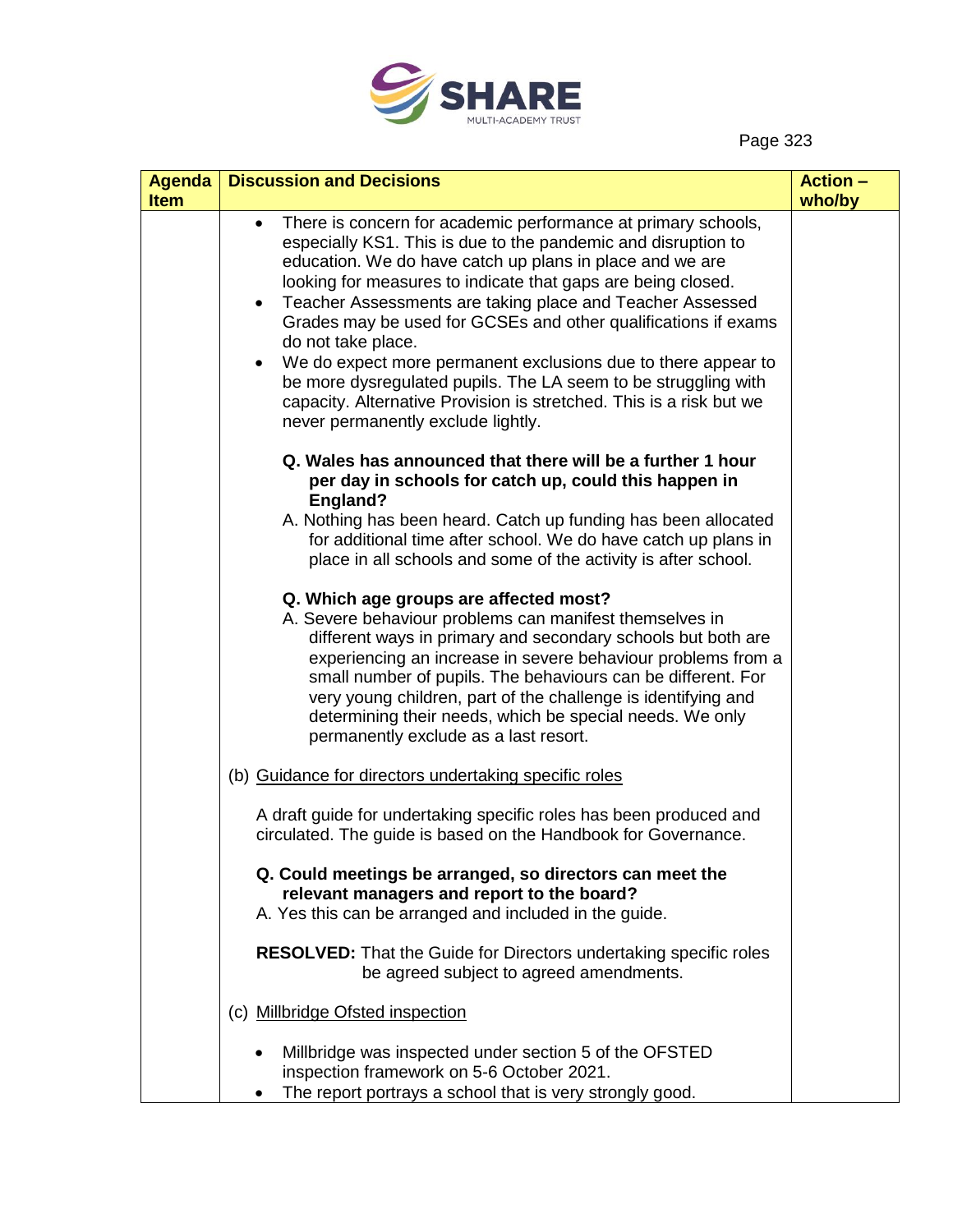

| <b>Agenda</b> | <b>Discussion and Decisions</b>                                                                                                                                                                                                                                                                                                                                   | <b>Action -</b> |
|---------------|-------------------------------------------------------------------------------------------------------------------------------------------------------------------------------------------------------------------------------------------------------------------------------------------------------------------------------------------------------------------|-----------------|
| <b>Item</b>   |                                                                                                                                                                                                                                                                                                                                                                   | who/by          |
|               | (d) Pupil premium and catch-up plans                                                                                                                                                                                                                                                                                                                              |                 |
|               | Each academy has completed a pupil premium and catch-up<br>plan, which will be published online this month. Copies of the<br>plans are provided in the directors' Teams folder.<br>We can be reasonably confident income for pupil premium and<br>catch-up will remain quite high for the next three years or so,<br>given the recent government spending review. |                 |
|               | (e) COVID 19                                                                                                                                                                                                                                                                                                                                                      |                 |
|               | We do not expect schools to have to close again but there is<br>uncertainty with the new Omicron variant. Cases in schools are<br>currently low.                                                                                                                                                                                                                  |                 |
|               | Q. Are we ready to go back to remote learning if we need to?<br>A. Yes we are. The Primary offer could be extended to include more<br>live lessons.                                                                                                                                                                                                               |                 |
|               | Q. Are there any impacts of recent announcements?<br>A. Not yet. We already have face masks in public areas and we are<br>being cautious with events.                                                                                                                                                                                                             |                 |
|               | Q. Would a whole class close if there were an Omicron case?<br>A. Track and Trace / Head Teachers would identify close contacts<br>rather than whole class closure.                                                                                                                                                                                               |                 |
|               | Q. Do we have any Omicron cases confirmed?<br>A. Not that we know of.                                                                                                                                                                                                                                                                                             |                 |
|               | Trust review meeting<br>(f)                                                                                                                                                                                                                                                                                                                                       |                 |
|               | The Chair, CEO, Director of Finance and Prof J Keay met a team<br>from the Regional Schools Commissioner's office on 15<br>November.                                                                                                                                                                                                                              |                 |
|               | ESFA representatives were also in attendance.                                                                                                                                                                                                                                                                                                                     |                 |
|               | The meeting covered our strategic plan, the performance of our                                                                                                                                                                                                                                                                                                    |                 |
|               | academies, the impact of COVID and catch-up.<br>There were a lot of questions about pupil attendance, which is                                                                                                                                                                                                                                                    |                 |
|               | probably a national agenda driven by ministers.                                                                                                                                                                                                                                                                                                                   |                 |
|               | We think the outcomes were positive but there seemed to be a<br>fixed agenda of offering support, none of which we thought was<br>particularly relevant to our needs.                                                                                                                                                                                             |                 |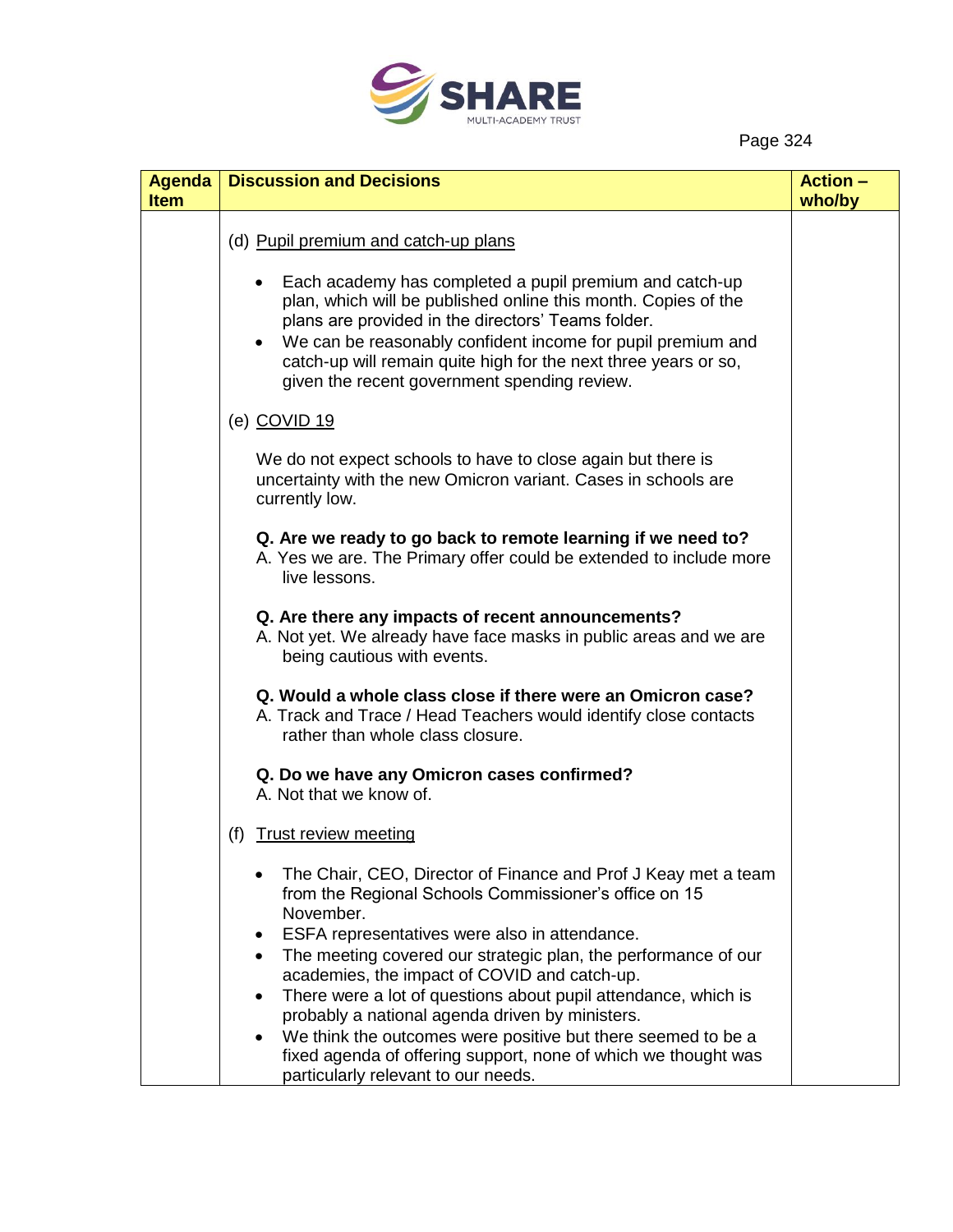

| <b>Agenda</b> | <b>Discussion and Decisions</b>                                                                                                                                                                                                                                                                                                            | <b>Action -</b> |
|---------------|--------------------------------------------------------------------------------------------------------------------------------------------------------------------------------------------------------------------------------------------------------------------------------------------------------------------------------------------|-----------------|
| <b>Item</b>   |                                                                                                                                                                                                                                                                                                                                            | who/by          |
|               | These meetings will be more frequent now and we can look<br>forward to another one in the spring term.                                                                                                                                                                                                                                     |                 |
|               | We are just about ready to start the next stage of the Ambition<br>Trust diagnostic review.                                                                                                                                                                                                                                                |                 |
|               | (g) Whitcliffe Mount conversion progress                                                                                                                                                                                                                                                                                                   |                 |
|               | We have submitted the application to the Regional Schools<br>Commissioner.                                                                                                                                                                                                                                                                 |                 |
|               | This should not be a controversial decision because Whitcliffe has<br>an OFSTED rating of good.                                                                                                                                                                                                                                            |                 |
|               | The RSC have updated that the conversion will be considered by<br>$\bullet$<br>the Advisory Board on 24 February 2022.                                                                                                                                                                                                                     |                 |
|               | Our solicitors will be Schofield Sweeney. They will complete the<br>$\bullet$<br>next stages of the due diligence process and the legal aspects of<br>conversion.                                                                                                                                                                          |                 |
|               | We have also analysed the additional staff or costs we need to<br>budget for when Whitcliffe join. They include a new, Assistant<br>Director of School Improvement, who will split his/her time<br>between trust and teaching school hub activities.                                                                                       |                 |
|               | Q. Do we think that conversion will now be after Easter 2022?<br>A. Yes. We expect conversion to be on 1 June 2022 or 1 July<br>2022.                                                                                                                                                                                                      |                 |
|               | (h) Teaching School Hub (TSH)                                                                                                                                                                                                                                                                                                              |                 |
|               | • A TSH governor meeting was held on 11 November 2022.<br>The hub has comfortably exceeded targets for participation in the<br>$\bullet$<br>Early Career Framework programme, recruitment for the new,<br>National Professional Qualifications has gone well and we have<br>recruited more schools to our Appropriate Body service than we |                 |
|               | expected<br>We currently expect the hub to break even financially.<br>In future years, we should operate with a financial surplus.                                                                                                                                                                                                         |                 |
|               | We now intend to advertise for a new Assistant Headteacher, to<br>deputise for Lucy on hub business and Rebecca on school<br>improvement activity (see above).                                                                                                                                                                             |                 |
|               | We need an extra person because of the increased demand for<br>the Appropriate Body service and to take over the organisation of<br>the NPQs. This task had previously been undertaken by a leader<br>from one of our partners.                                                                                                            |                 |
|               | The government have responded to the review of Initial Teacher<br>Training. Teaching School Hubs will be expected to play a leading                                                                                                                                                                                                        |                 |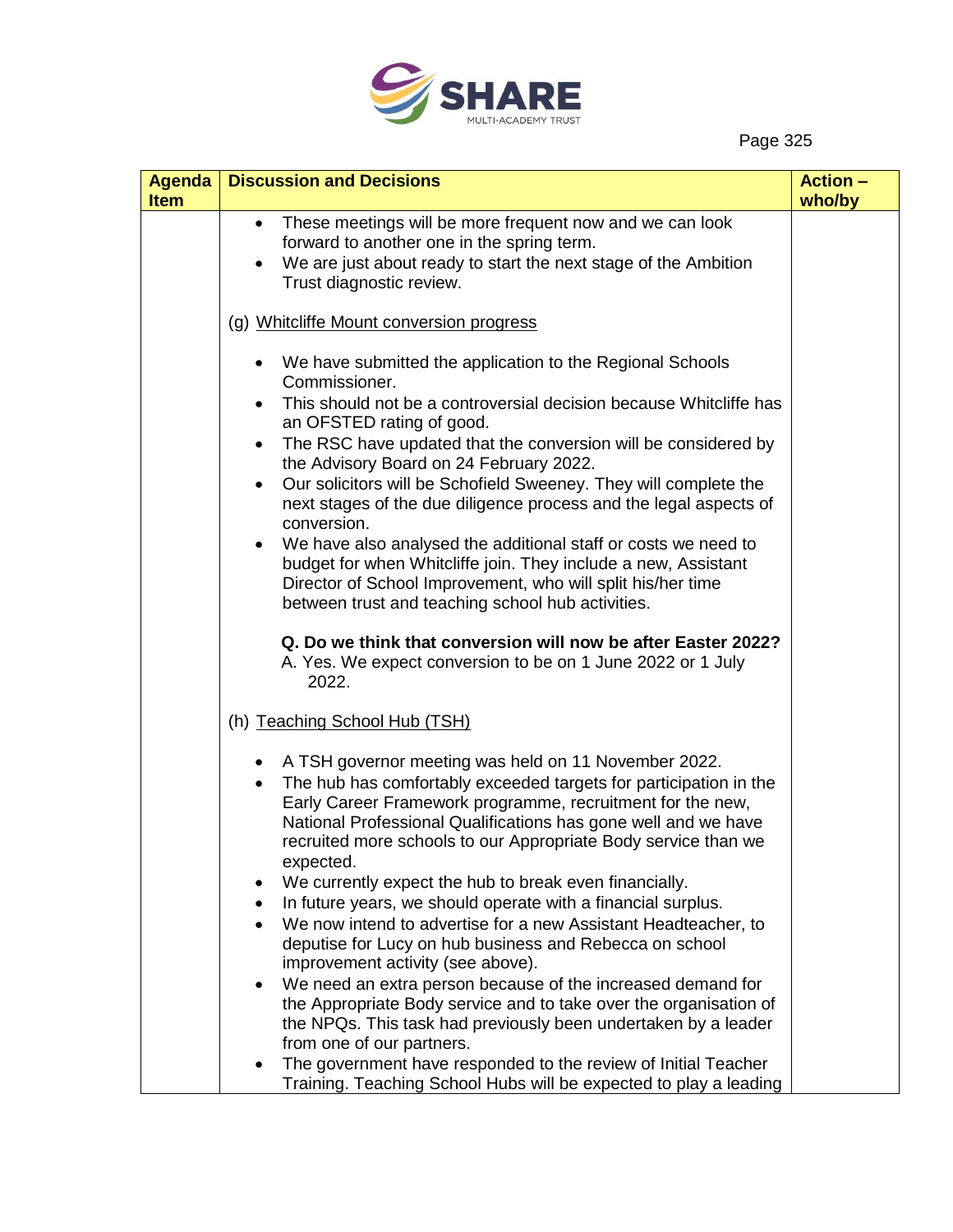

| <b>Agenda</b><br><b>Item</b> | <b>Discussion and Decisions</b>                                                                                                                                                                                                                                                                                                                                                       | <b>Action -</b><br>who/by |
|------------------------------|---------------------------------------------------------------------------------------------------------------------------------------------------------------------------------------------------------------------------------------------------------------------------------------------------------------------------------------------------------------------------------------|---------------------------|
|                              | role in future delivery. This is a great opportunity but will require<br>significant resources.                                                                                                                                                                                                                                                                                       |                           |
|                              | Q. Do we have candidates for the Assistant Head Teacher<br>roles in the Trust?<br>A. We do but this is a good opportunity to bring in new people.<br>We need to build leadership capacity.                                                                                                                                                                                            |                           |
|                              | Q. What are the timescales for recruitment as some funding<br>will be from the increase in the central fund if Whitcliffe<br>Mount join.<br>A. Whitcliffe Mount are already making a contribution and can<br>start to buy in more services from the Trust if approval is given<br>by the RSC in February.                                                                             |                           |
|                              | Q. DELETED - Minute 520 refers<br>Α.                                                                                                                                                                                                                                                                                                                                                  |                           |
|                              | Q. Could the TSH bring value to the Trust?<br>A. We think it will make a positive difference. It will enable us to<br>train more teachers. We already recruit a substantial number<br>of trainees and they have had a very positive impact on<br>standards.                                                                                                                           |                           |
|                              | Q. Do we have a Business Case for Teacher Training Status?<br>A. This review was only received recently. The Business case will<br>be progressed. The two Assistant Head Teacher roles will be<br>advertised in January 2022 with appointment from February<br>2022.                                                                                                                  |                           |
|                              | <b>RESOLVED:</b> That approval is given for the recruitment of two<br>Assistant Head Teacher roles to progress.                                                                                                                                                                                                                                                                       |                           |
|                              | <u>Royds Hall restructure progress</u><br>(1)                                                                                                                                                                                                                                                                                                                                         |                           |
|                              | The review meeting with the RSC did give us an insight into the<br>next steps of the process. Our proposals for de-amalgamating<br>Royds Hall and closing Lily Park were described as logical and<br>well-considered.<br>The RSC office said they have been checking our evidence. This<br>٠<br>included undertaking their own research into pupil numbers and<br>demand in Kirklees. |                           |
|                              | <b>DELETED - Minute 520 refers</b>                                                                                                                                                                                                                                                                                                                                                    |                           |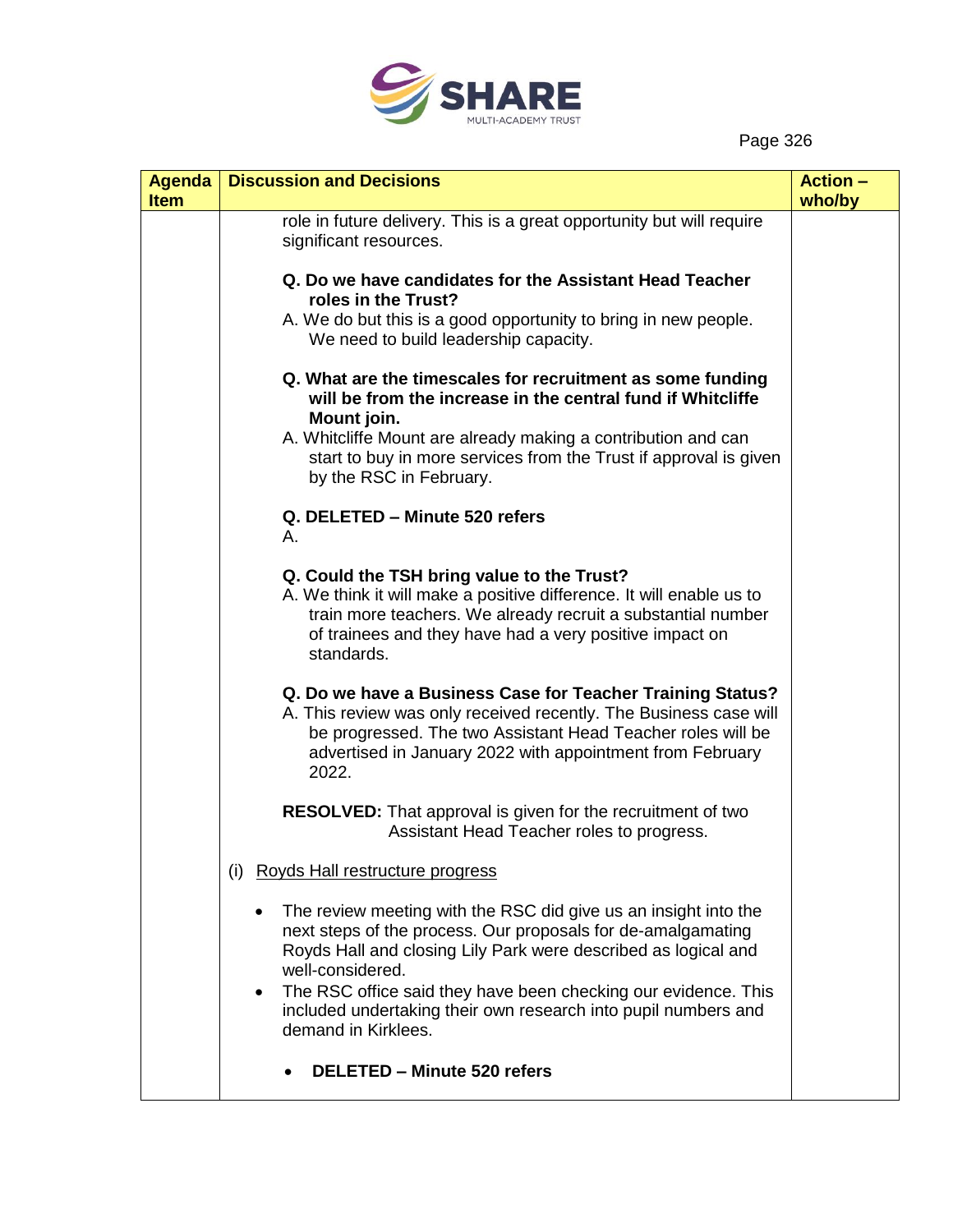

| <b>Agenda</b> | <b>Discussion and Decisions</b>                                                                                                                                                                                                                                                                                                                                                                                                                                                                                                                                                                                                                                                                                                                                                                                                                                                                                                                                                                                                                           | <b>Action -</b> |
|---------------|-----------------------------------------------------------------------------------------------------------------------------------------------------------------------------------------------------------------------------------------------------------------------------------------------------------------------------------------------------------------------------------------------------------------------------------------------------------------------------------------------------------------------------------------------------------------------------------------------------------------------------------------------------------------------------------------------------------------------------------------------------------------------------------------------------------------------------------------------------------------------------------------------------------------------------------------------------------------------------------------------------------------------------------------------------------|-----------------|
| <b>Item</b>   |                                                                                                                                                                                                                                                                                                                                                                                                                                                                                                                                                                                                                                                                                                                                                                                                                                                                                                                                                                                                                                                           | who/by          |
|               | (j) School improvement activity                                                                                                                                                                                                                                                                                                                                                                                                                                                                                                                                                                                                                                                                                                                                                                                                                                                                                                                                                                                                                           |                 |
|               | Jim McGrath has led our peer reviews again this year. We<br>delayed the Millbridge review until January but otherwise the<br>process will be complete by 3 December.<br>The reports we have available are provided in Teams.<br>We asked Jim to review Personal Development and the PSHE<br>(Personal, Social, Health and Emotional) curriculum.<br>Rebecca Hesmondhalgh, our Director of School Improvement,<br>$\bullet$<br>has focused on secondary curriculum plans this term. Although<br>our existing plans meet requirements, we thought subject leaders<br>could think more deeply about how knowledge builds over time.<br>Primary leaders are also refining the curriculum. Michelle has a<br>team of lead practitioners, who are supporting colleagues and<br>writing examples of high quality curriculum plans. The teams are<br>looking at reading, early years and foundation (non-core)<br>subjects.<br>Primary reading specialists are supporting colleagues in<br>secondary schools, to help improve our reading recovery<br>programmes. |                 |
|               | (k) Behaviour, safeguarding & mental health                                                                                                                                                                                                                                                                                                                                                                                                                                                                                                                                                                                                                                                                                                                                                                                                                                                                                                                                                                                                               |                 |
|               | Emily Devane has organised network meetings for Designated<br>Safeguarding Leads, pastoral leaders and mental health leaders.<br>This will help establish best practice and common systems across<br>the trust.<br>Emily has also worked with Andy Jinks, our data manager, to<br>produce another Power BI package, which allows us to<br>interrogate safeguarding and behaviour concerns in a far more<br>sophisticated way. For example, we can spot which year groups<br>are more likely to be at risk, what those threats might be and<br>where they are most likely to happen.                                                                                                                                                                                                                                                                                                                                                                                                                                                                       |                 |
|               | Q. Which part of the Trust does Emily work in?<br>A. Emily is a Deputy Head Teacher at Royds Hall and also works<br>across the Trust.                                                                                                                                                                                                                                                                                                                                                                                                                                                                                                                                                                                                                                                                                                                                                                                                                                                                                                                     |                 |
|               | <u>Finance</u><br>(1)                                                                                                                                                                                                                                                                                                                                                                                                                                                                                                                                                                                                                                                                                                                                                                                                                                                                                                                                                                                                                                     |                 |
|               | The Director of Finance updated the meeting. Updates and<br>summaries were provided on the areas below.<br>2020-21 Annual Report and Financial Statements                                                                                                                                                                                                                                                                                                                                                                                                                                                                                                                                                                                                                                                                                                                                                                                                                                                                                                 |                 |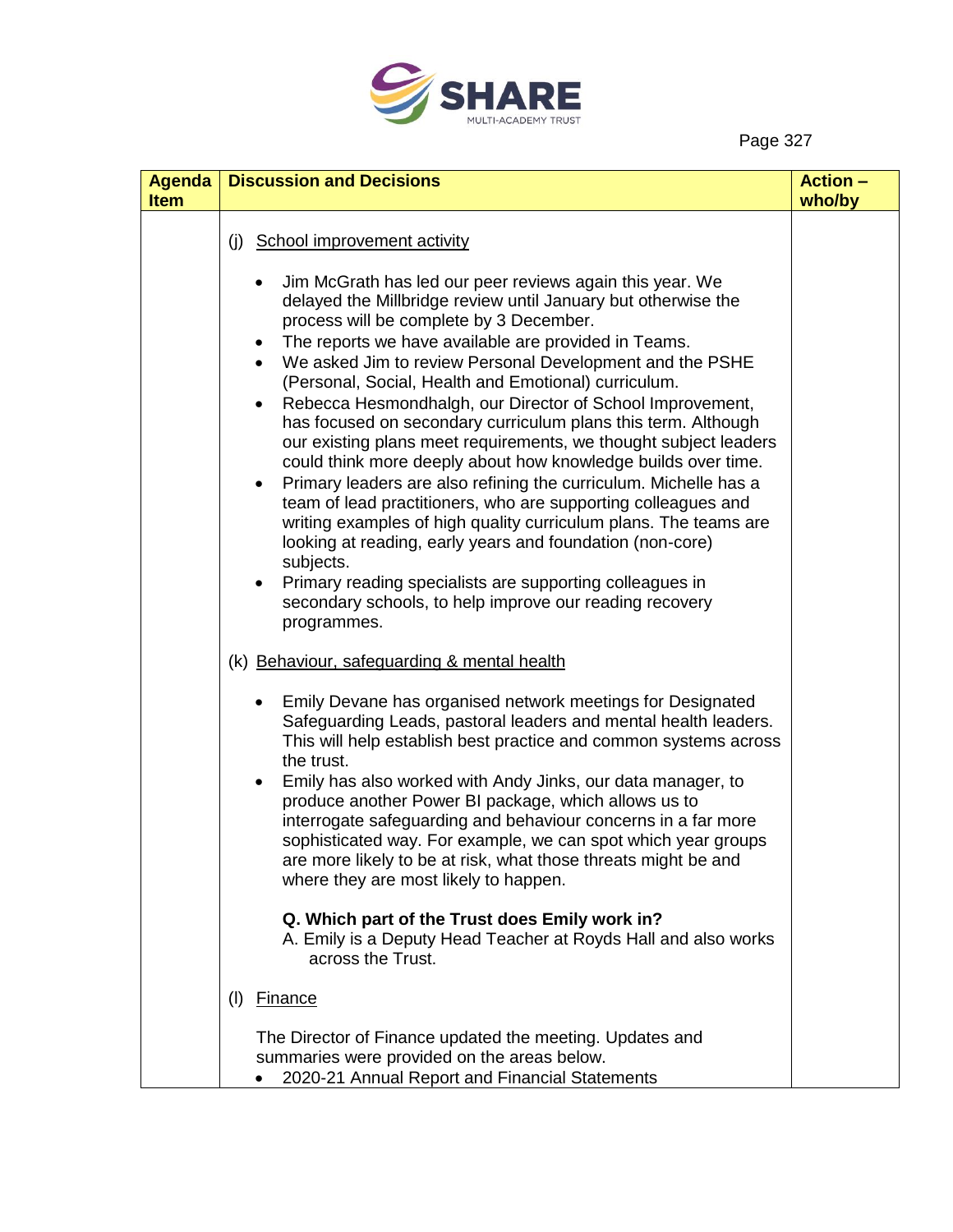

| <b>Agenda</b> | <b>Discussion and Decisions</b>                                                                                                                                                                                                                                                                                                                                                                     | <b>Action -</b> |
|---------------|-----------------------------------------------------------------------------------------------------------------------------------------------------------------------------------------------------------------------------------------------------------------------------------------------------------------------------------------------------------------------------------------------------|-----------------|
| <b>Item</b>   | 2020-21 Reserves - key variances between actual and forecast                                                                                                                                                                                                                                                                                                                                        | who/by          |
|               | reserves<br>2021-22 Consolidated Budget Plan                                                                                                                                                                                                                                                                                                                                                        |                 |
|               | ٠<br>2021-22 Spending Review (as at period 2)<br>$\bullet$                                                                                                                                                                                                                                                                                                                                          |                 |
|               | 2022-23 Funding Forecast (Government Spending Review 21)<br>$\bullet$                                                                                                                                                                                                                                                                                                                               |                 |
|               | Q. In relation to the ESFA suggestion that the Trust should<br>spend the surplus, is this prudent?<br>A. There is no stipulation on the level of surplus that should be held<br>and there is no risk of clawback. The 3 to 5 year Spending Plan<br>allows us to be confident in our reserves but we do need to do a<br>Capital Plan. We would not run down reserves below target<br>reserves of 8%. |                 |
|               | Q. Are we able to review the top slice before the Spending<br>Review for 2022 is available in March 2022?<br>A. We want to be prepared with a number of models as options.                                                                                                                                                                                                                          |                 |
|               | (m) Operations                                                                                                                                                                                                                                                                                                                                                                                      |                 |
|               | The Director of Operations updated the meeting on key matters from<br>the report.                                                                                                                                                                                                                                                                                                                   |                 |
|               | Kirklees Planning Committee have approved the fencing at Royds<br>Hall and work is now in progress.<br>A difficult long term sickness case with a grievance raised has<br>now reached agreement via ACAS and the grievance has been<br>withdrawn.                                                                                                                                                   |                 |
|               | Q. How would we deal with any damage to the fence? This may<br>be a potential given objections made?<br>A. There was a lot of mis information in objections. We do have<br>vandalism on the site. If we do get damage we are insured and<br>the police will be involved. The fencing is a deterrent.                                                                                                |                 |
|               | Q. Will we check the quality of the work before we pay?<br>A. Yes we will and always do. Checks will also be done by SPIE.                                                                                                                                                                                                                                                                          |                 |
|               | Q. Do we have cameras in place?<br>A. Yes but it is not possible to see the whole area.                                                                                                                                                                                                                                                                                                             |                 |
|               | Q. Is the field still accessible?<br>A. Yes the field and the woods are still accessible. There is no impact<br>to public footpaths.                                                                                                                                                                                                                                                                |                 |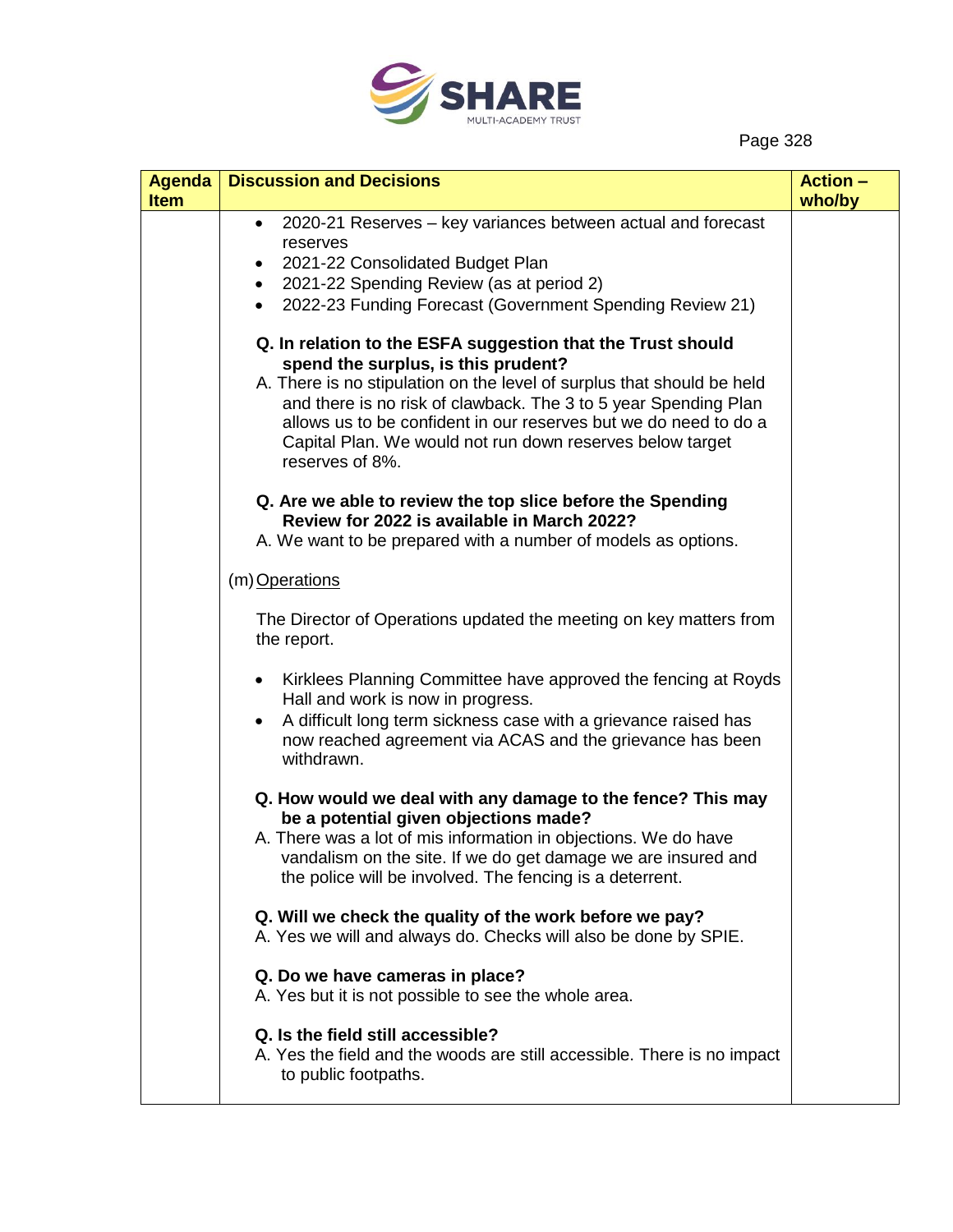

| <b>Agenda</b>       | <b>Discussion and Decisions</b>                                                                                                                                                                                                                                                                                                                                                                                                                                                              | <b>Action -</b> |
|---------------------|----------------------------------------------------------------------------------------------------------------------------------------------------------------------------------------------------------------------------------------------------------------------------------------------------------------------------------------------------------------------------------------------------------------------------------------------------------------------------------------------|-----------------|
| <b>Item</b><br>511. | <b>CEO Appraisal</b>                                                                                                                                                                                                                                                                                                                                                                                                                                                                         | who/by          |
|                     | It was noted that the CEO appraisal has now been completed by Prof J<br>Keay and Mr D Quinn.<br>The CEO noted that this had been a good experience.                                                                                                                                                                                                                                                                                                                                          |                 |
|                     | <b>ACTION:</b> A Recommendation from Prof J Keay and Mr D Quinn to be<br>considered by the Board of Directors for ratification and then<br>next steps can be agreed.                                                                                                                                                                                                                                                                                                                         |                 |
| 512.                | <b>Verbal Updates from NE Directors</b>                                                                                                                                                                                                                                                                                                                                                                                                                                                      |                 |
|                     | (a) Confirmation of Directors with Specific Responsibilities                                                                                                                                                                                                                                                                                                                                                                                                                                 |                 |
|                     | <b>RESOLVED:</b> That Directors with Specific Responsibilities be agreed<br>as follows.                                                                                                                                                                                                                                                                                                                                                                                                      |                 |
|                     | Director of Safeguarding - Mrs L Rawlinson<br>Director of IT and Employee matters - Mr M Day<br>$\bullet$<br>Director of Looked After Children & Disadvantaged<br>$\bullet$<br>- Prof J Glazzard<br>Director of Equality & SEND - Mr N Javaid<br>Director of Training - Prof J Keay<br>٠<br>Director of Health & Safety and Operational matters<br>$\bullet$<br>- Mr A Kent<br>Director of Behaviour & Attendance - Mr D Quinn                                                               |                 |
|                     | (b) Verbal Updates from NE Directors                                                                                                                                                                                                                                                                                                                                                                                                                                                         |                 |
|                     | Safeguarding – Mrs L Rawlinson<br>٠<br>A lot of work on safeguarding takes place across the Trust.<br>Emily Devane is a key safeguarding contact for Mrs L<br>Rawlinson and has provided a clear view of activity on<br>safeguarding across the Trust.<br>Safeguarding issues are being reviewed to identify hot spots<br>and patterns.<br>Regular meetings take place with DSLs across the Trust.<br>A reassuring amount of work and effort is taking place by<br>Emily Devane and the CEO. |                 |
|                     | $IT - Mr M Day$<br>Following the recent Cyber Security report, there is<br>reassurance that there are no significant issues in the Trust.                                                                                                                                                                                                                                                                                                                                                    |                 |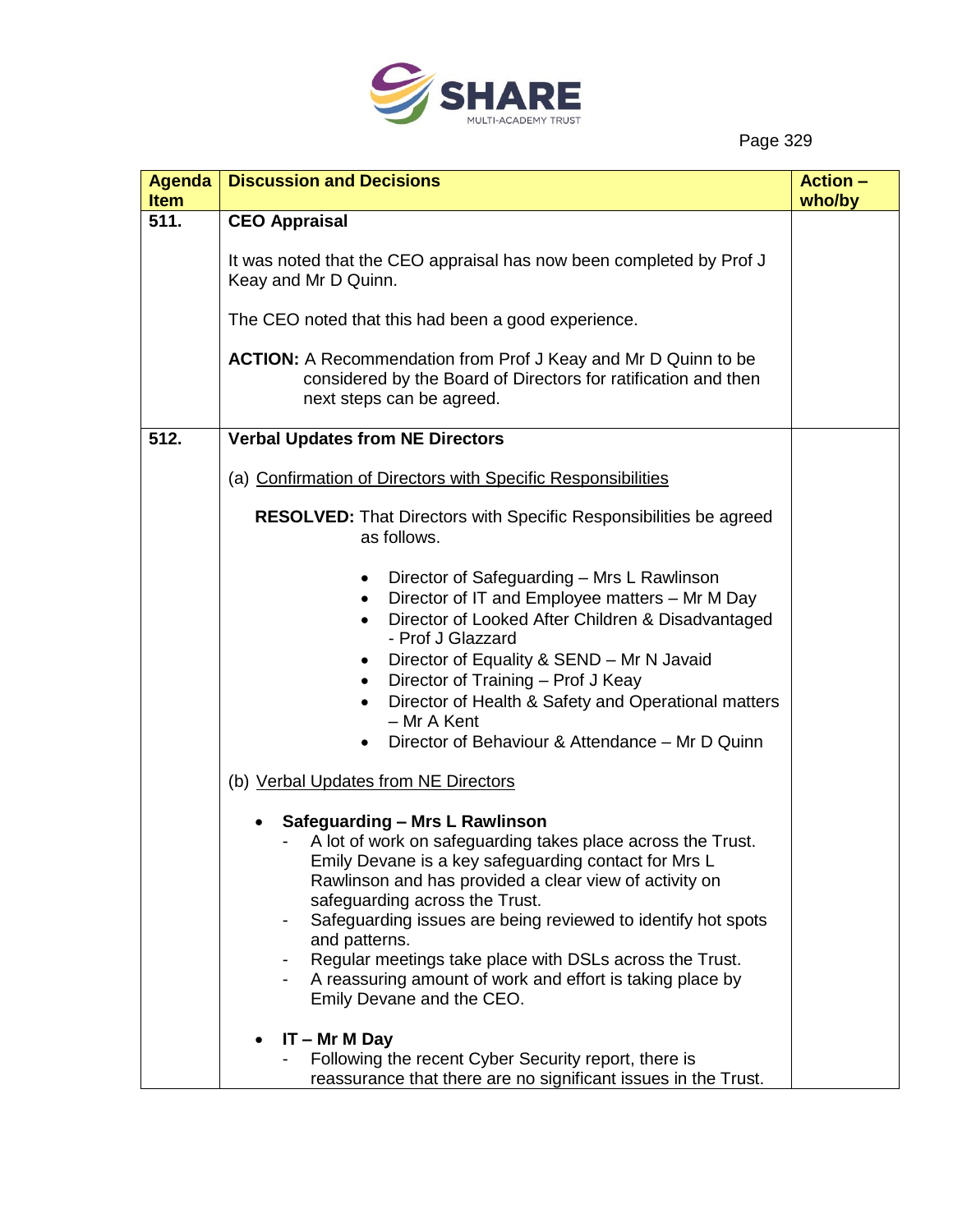

| <b>Agenda</b> | <b>Discussion and Decisions</b>                                                                                                                                                                                                                                                                                                                                                                                                                                                                                                                                                                                                                                                                           | <b>Action -</b> |
|---------------|-----------------------------------------------------------------------------------------------------------------------------------------------------------------------------------------------------------------------------------------------------------------------------------------------------------------------------------------------------------------------------------------------------------------------------------------------------------------------------------------------------------------------------------------------------------------------------------------------------------------------------------------------------------------------------------------------------------|-----------------|
| <b>Item</b>   | Mr M Day has had a meet and greet with the IT team and<br>discussed plans.<br>Overall, the Trust is in a good position.<br>Most systems are cloud based and supported by global<br>entities but it should be recognised that even global entities<br>can be hit be cyber security issues.<br>It should be noted that schools are a target for cyber attacks.<br>Q. If we were data compromised, is there back up and how<br>quickly could we restore data?<br>A. We do have a robust Disaster Recovery plan in place and<br>backups are also in place. Timescales are difficult to estimate<br>but data loss would be under 1 week.                                                                       | who/by          |
| 513.          | <b>A&amp;RAC Update</b>                                                                                                                                                                                                                                                                                                                                                                                                                                                                                                                                                                                                                                                                                   |                 |
|               | The CEO updated that the last meeting on 29 November 2021, which<br>focussed on reviewing the Annual Report and Financial Statements for<br>year ending 31 August 2021.                                                                                                                                                                                                                                                                                                                                                                                                                                                                                                                                   |                 |
| 514.          | <b>Support staff Pay Award</b>                                                                                                                                                                                                                                                                                                                                                                                                                                                                                                                                                                                                                                                                            |                 |
|               | The CEO updated the meeting.<br>To date, we have followed the Local Government pay awards for<br>$\bullet$<br>support staff.<br>Negotiations with Local Government are still ongoing and there is<br>٠<br>some risk of industrial action in the new year.<br>Local Government have not made pay awards for support staff.<br>٠<br>Q. Do we want to continue to follow Local Government pay<br>awards for our support staff?<br>A. Yes, we should stay in line with Local Government pay awards for<br>support staff as we have for teachers pay.<br><b>RESOLVED:</b> We should continue to follow Local Government pay<br>awards for support staff and await the outcome of the<br>national negotiations. |                 |
| 515.          | <b>Feedback from Governance Group</b>                                                                                                                                                                                                                                                                                                                                                                                                                                                                                                                                                                                                                                                                     |                 |
|               | It was noted that the date of the Governance Group meeting was 18<br>$\bullet$<br>November 2021.<br>Discussions at the meeting went well but attendance was low. Chairs<br>٠<br>of governing bodies do need to be encouraged to attend.                                                                                                                                                                                                                                                                                                                                                                                                                                                                   |                 |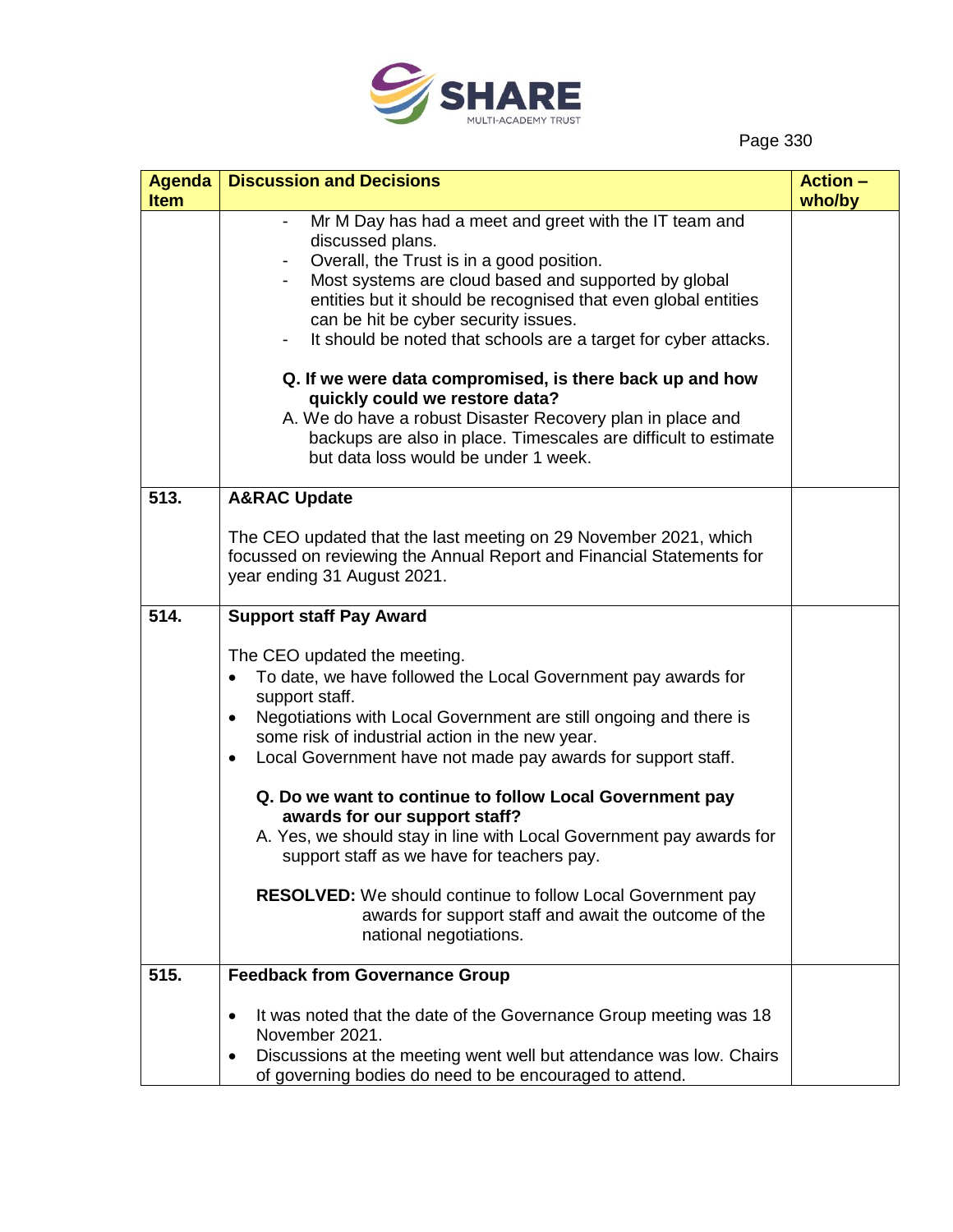

| <b>Agenda</b> | <b>Discussion and Decisions</b>                                                                                                                                                                                                                                                                                                | <b>Action -</b>         |
|---------------|--------------------------------------------------------------------------------------------------------------------------------------------------------------------------------------------------------------------------------------------------------------------------------------------------------------------------------|-------------------------|
| <b>Item</b>   | Mr V White was recognised as doing a very good job as a Chair of<br>$\bullet$<br>Local Governing Bodies.<br>The Governance Group is very important for communication and this<br>$\bullet$<br>should be highlighted to Chairs of governing bodies.<br>A large part of the discussions at the meeting were Ofsted related.<br>٠ | who/by                  |
| 516.          | <b>Local Governing Body elections</b>                                                                                                                                                                                                                                                                                          |                         |
|               | It was noted that Mr R Milthorpe has stepped down as a Governor at<br>Thornhill Community Academy.                                                                                                                                                                                                                             |                         |
|               | <b>ACTION:</b> A letter of thanks should be sent from SHARE MAT Directors<br>to Mr R Milthorpe.                                                                                                                                                                                                                                | Mrs A<br><b>Eastham</b> |
|               | <b>RESOLVED:</b> That the following appointments to Local Governing Bodies<br>be approved.                                                                                                                                                                                                                                     |                         |
|               | Royds Hall Local Governing Body - Simone Giles<br>to be appointed as a Trust governor.<br>Royds Hall Local Governing Body - Mrs M Wood<br>to be reappointed as a Trust governor not a parent<br>governor.<br>Thornhill Community Academy - Mr B Parkinson to<br>be appointed as a Trust governor.                              |                         |
| 517.          | <b>Approval of Policies</b><br>Q. Is confined space for working with asbestos covered adequately                                                                                                                                                                                                                               |                         |
|               | in the Health and Safety Policy.<br>A. Yes this is covered and Risk Assessments are undertaken for any<br>confined space working.                                                                                                                                                                                              |                         |
|               | RESOLVED: That the following policies be agreed and adopted.                                                                                                                                                                                                                                                                   |                         |
|               | Early Career Teacher Policy and Procedure<br>Health and Safety Policy and Procedure<br>$\bullet$<br>Quality Assurance Policy and Procedure<br>$\bullet$                                                                                                                                                                        |                         |
| 518.          | Correspondence                                                                                                                                                                                                                                                                                                                 |                         |
|               | There was no correspondence for discussion.                                                                                                                                                                                                                                                                                    |                         |
| 519.          | <b>Any Other Business</b>                                                                                                                                                                                                                                                                                                      |                         |
|               | There were no items of Any Other Business for discussion.                                                                                                                                                                                                                                                                      |                         |